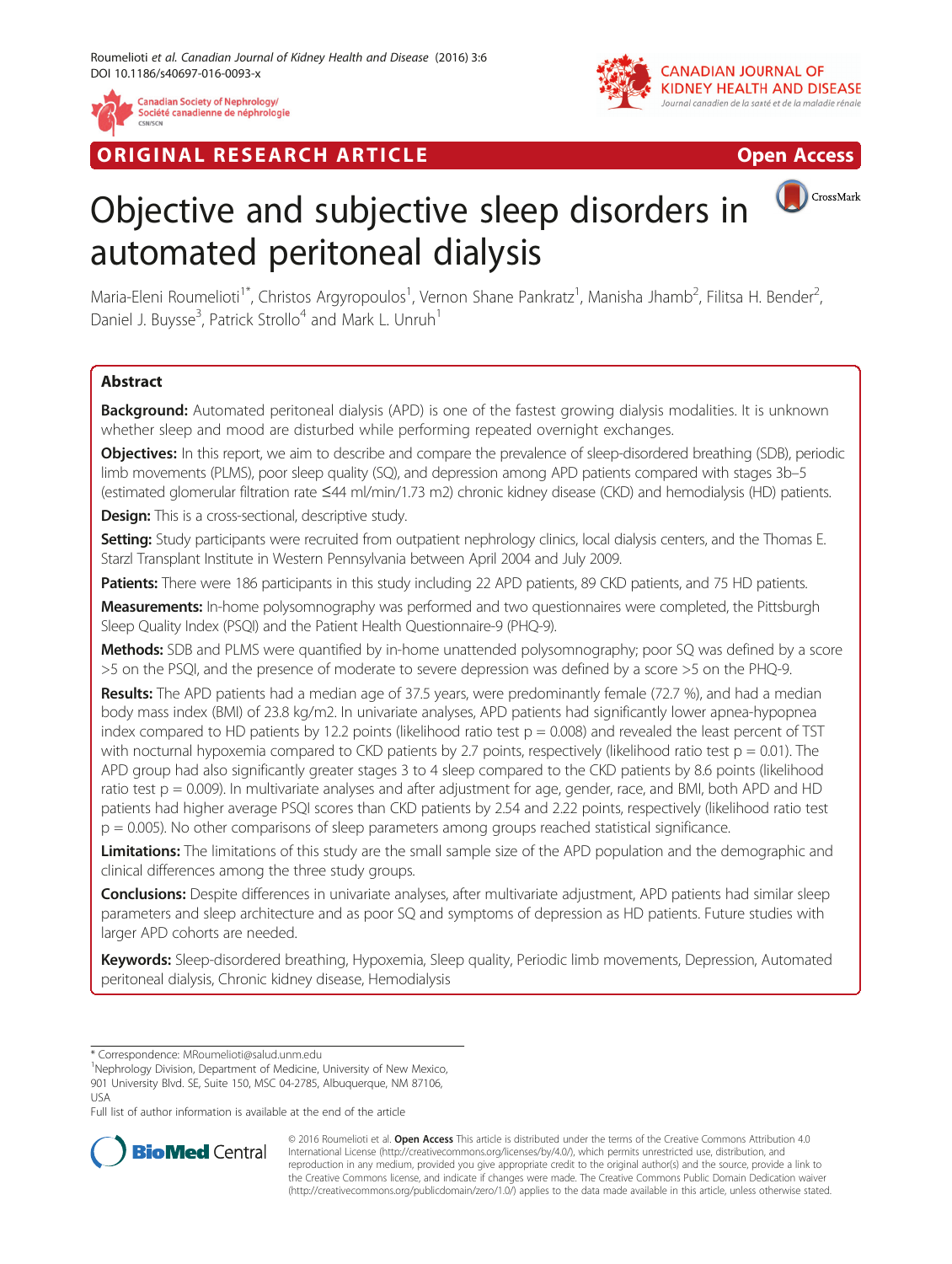# ABRÉGÉ

Mise en contexte: La dialyse péritonéale automatisée (DPA) est l'une des méthodes de traitement pour l'insuffisance rénale terminale connaissant la plus forte croissance. Toutefois, l'influence de la pratique répétée de cette procédure sur la qualité du sommeil et sur l'humeur du patient demeure peu documentée.

Objectifs de l'étude: L'étude visait à caractériser et à définir la prévalence de troubles respiratoires du sommeil, de mouvements involontaires des membres, d'effets sur la qualité du sommeil et de symptômes dépressifs chez les patients sous DPA en comparaison avec la prévalence de ces mêmes paramètres chez les patients souffrant d'insuffisance rénale chronique (eDFG à  $\leq$ 44 ml/min/1.73 m<sup>2</sup>) et chez les patients sous hémodialyse.

Cadre et type d'étude: Il s'agit d'une étude transversale descriptive qui s'est tenue dans l'ouest de la Pennsylvanie (États-Unis) entre avril 2004 et juillet 2009. Le recrutement des participants s'est effectué au sein des patients en consultation externe des cliniques de néphrologie, dans les centres de dialyses régionaux et au Thomas E. Starzl Transplant Institute.

Participants: Un total de 186 patients a pris part à cette étude, parmi lesquels on comptait 22 patients sous traitement par DPA, 89 patients en situation d'insuffisance rénale chronique et 75 patients sous hémodialyse.

Mesures: La cueillette des données incluait des mesures de polysomnographie effectuées à domicile par les patients ainsi que les réponses fournies à deux questionnaires : le Pittsburgh Sleep Quality Index (PSQI) et le Patient Health Questionnaire-9 (PHQ-9).

Résultats: La cohorte de patients sous DPA se constituait en majorité de femmes (72,3 %) de 37,5 ans d'âge médian et dont l'indice de masse corporelle (IMC) se situait en moyenne à 23,8 kg/m<sup>2</sup>. Les analyses univariées ont démontré un index apnées-hypopnées inférieur de 12,2 points (p = 0,0008) et un plus faible pourcentage de troubles du sommeil avec hypoxémie nocturne par 2,7 points (p = 0,01) chez les patients sous DPA en comparaison avec les patients sous hémodialyse. Les analyses multivariées, après correction en fonction de l'âge, du sexe, de l'origine ethnique et de l'IMC des participants, ont quant à elles démontré que les patients sous DPA et sous hémodialyse ont obtenu des résultats plus élevés au questionnaire PSQI que les patients souffrant d'insuffisance rénale chronique, avec des moyennes supérieures de 2,54 et 2,22 points respectivement (p = 0,005). La comparaison entre les différents groupes en ce qui concerne les autres paramètres mesurés n'a pas atteint le degré de signification statistique.

Limites de l'étude: Les données recueillies au cours de cette étude concernent un faible échantillon de patients sous DPA. De plus, en raison des grandes différences notées dans les données cliniques et démographiques des trois groupes de patients qui la constituaient, la cohorte étudiée manquait d'uniformité.

Conclusions: En dépit des différences notées dans les analyses univariées et de l'obligation d'effectuer des corrections dans les analyses multivariées, les résultats montrent que les patients sous DPA ne présentent pas de différences significatives pour les paramètres de sommeil mesurés. Les patients sous DPA maintiennent des paramètres et une architecture de sommeil semblables à ceux mesurés chez les patients sous traitement par hémodialyse : la qualité du sommeil demeure faible, mais ils ne présentent pas plus de symptômes de dépression. Des études de plus grande envergure sont requises afin de mieux définir l'influence de la DPA sur la qualité du sommeil et sur l'humeur des patients qui la pratiquent.

Sleep-disordered breathing and periodic limb movements are two of the most frequent sleep disorders among patients undergoing peritoneal dialysis, while depression is a major factor contributing to their poor sleep quality. Sleep and mood assessment among APD patients has been overlooked despite the substantial health burden associated with sleep disturbances and depression. This report adds to the pre-existing knowledge by examining by objective and subjective means sleep and mood among automated peritoneal dialysis

patients and by comparing them to stages 3b–5 chronic kidney disease and hemodialysis patients.

## Background

Symptoms of poor sleep are commonly reported among patients with chronic kidney disease (CKD) and end-stage renal disease (ESRD) dependent on dialysis. However, most reports focus on patients undergoing hemodialysis (HD). This overlooks patients performing automated peritoneal dialysis (APD), which is the fastest growing dialysis modality, and unique in that dialysis is performed at home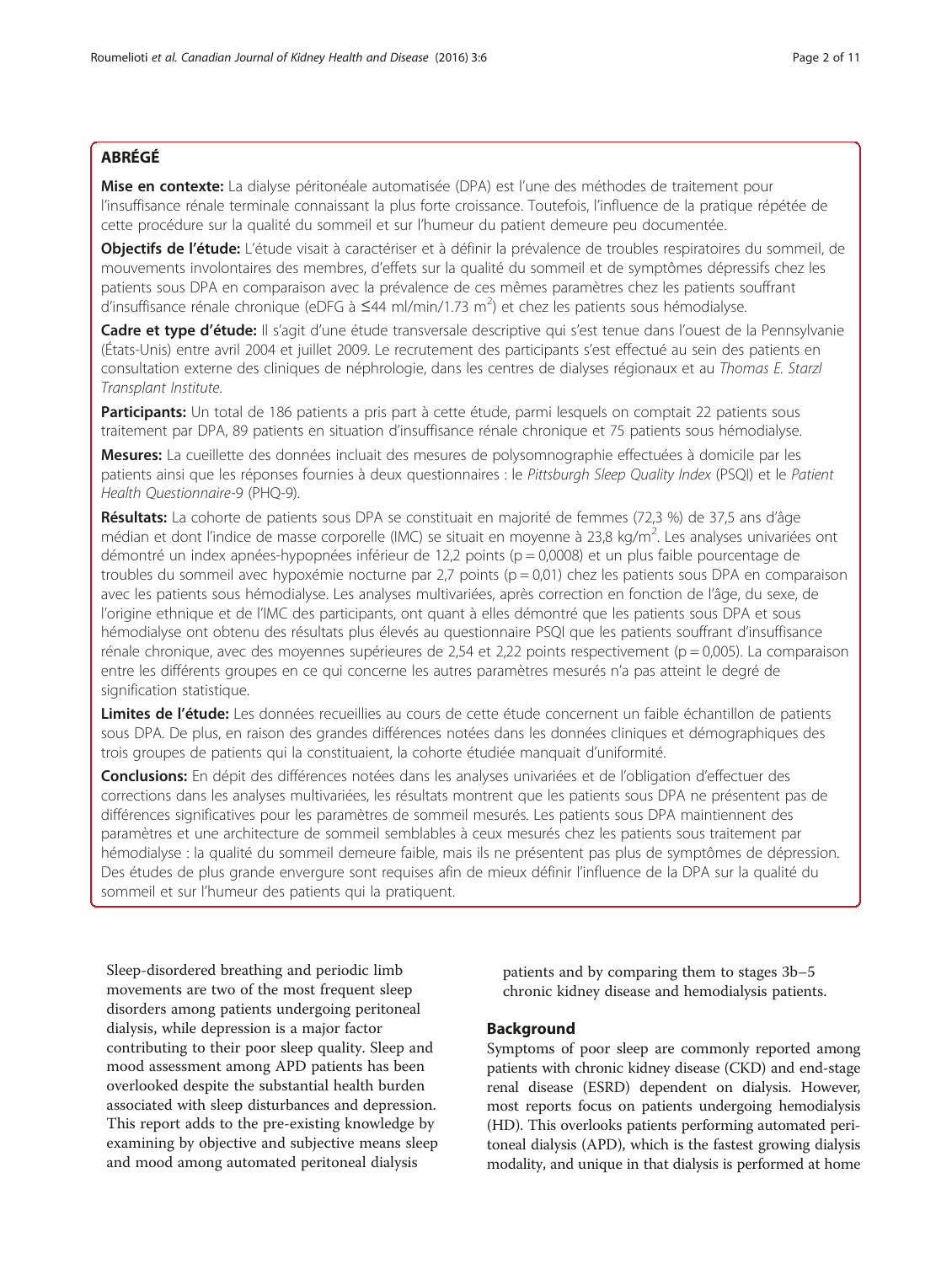largely during sleep. In patients undergoing peritoneal dialysis (PD), sleep-disordered breathing (SDB), restless legs syndrome, and periodic limb movements (PLMS) in sleep are thought to be the most common sleep disorders [\[1\]](#page-8-0). Negative emotional states (e.g., depression), somatic symptoms, and treatment-related issues (e.g., cycler alarms) are some of the factors contributing to poor sleep quality (SQ) in this vulnerable patient population [[2, 3](#page-8-0)].

While treatment-related aspects of APD may negatively influence SQ, SDB is the most frequently reported sleep disorder in ESRD (50–80 % in most studies) [\[2](#page-8-0), [4](#page-8-0)–[7\]](#page-9-0) and has been related mostly to chronic fluid retention [\[8](#page-9-0)], uremia [[8\]](#page-9-0), and abdominal dialysate bulk load during the night exchanges [\[6](#page-9-0)]. APD patients seem to have less severe SDB compared to continuous ambulatory PD patients, perhaps due to more effective ultrafiltration and solute clearance [[4\]](#page-8-0). PLMS are also highly prevalent (40–70 %) in patients on maintenance dialysis (PD or HD) [\[9](#page-9-0)–[12](#page-9-0)] and have been associated with SDB and mortality in these patients [[13, 14](#page-9-0)]. Although depression is common among patients on chronic dialysis [\[15](#page-9-0), [16](#page-9-0)] and may be a significant contributor to their poor SQ, previous studies comparing dialysis modalities as well as examining the emotional well-being and the presence of depression among PD patients have reported contradictory findings.

Sleep assessment among APD patients has been overlooked despite the substantial health burden associated with sleep disturbances. Sleep disorders can lead to excessive daytime sleepiness [\[17\]](#page-9-0) and unintentional napping during the day [[18](#page-9-0)], reduced sleep quantity and quality [\[2](#page-8-0)], psychological distress [[17\]](#page-9-0), cognitive dysfunction [[19\]](#page-9-0), reduced quality of life [[20\]](#page-9-0), and chronic inflammation [\[21](#page-9-0), [22\]](#page-9-0) and have been associated with increased cardiovascular and all-cause mortality [\[23](#page-9-0)] in PD patients. These disorders have also been linked to greater use of health services, increased use of hypnotics, and reduced functional capabilities [\[24](#page-9-0)]. Poor self-reported SQ occurs in 47–80 % of PD patients [[25](#page-9-0)–[27\]](#page-9-0) and correlates significantly with psychosocial problems, marital status, educational background, and patients' perceptions of quality of life [\[28\]](#page-9-0). Few prior studies have examined sleep disorders in patients on PD and compared to HD and advanced CKD patients [[2,](#page-8-0) [29](#page-9-0)]. These studies have largely focused on symptomatic continuous ambulatory PD patients and overlooked important outcomes such as sleep efficiency and sleep arousals.

In this report, we aimed to characterize SDB, PLMS, SQ, and depression among cycler-assisted APD patients. We also compared those sleep parameters against stages 3b–5 CKD and to HD patients.

## Methods

## Study setting, samples, and design **Patients**

For this report, 22 APD, 89 non-dialysis-dependent CKD patients, and 75 HD patients were enrolled from outpatient nephrology clinics, local dialysis centers, and the Thomas E. Starzl Transplant Institute in Western Pennsylvania between April 2004 and July 2009. Patients were eligible to participate if they were >18 years and had advanced CKD (Modification of Diet in Renal Disease-derived estimated glomerular filtration rate, estimated glomerular filtration rate (eGFR) ≤44 ml/min/  $1.73 \text{ m}^2$ ). Patients were excluded for use of continuous positive airway pressure and for active medical or psychiatric disease (e.g., unstable angina, alcohol abuse). Potential study participants were approached and informed about the sleep study by clinical staff who was directly involved in their care or by study coordinators themselves while visiting their clinic. No "cold-calling" occurred for study recruitment. If interested in research study participation, the clinician would instruct the participant to either contact the research team directly for additional information or the participant would directly provide a signed IRB-approved written consent form and a signed written HIPPA authorization form to our research staff.

The 89 CKD and 75 HD remaining patients who participated in the sleep studies are included in this report. Of note, much of the data from these two comparison groups have been published in a comparison with controls from the Sleep Strategies Concentrating on Risk Evaluation (SCORE) study [[30\]](#page-9-0). Patient preference determined the night of polysomnography (PSG) conduct relative to their HD day. Of the 67 HD patients with available data, 31 (41.3 %) and 36 (48 %) patients were studied the evening after and before their session, respectively. Of the 57 HD patients with available shift data, 40 were in the morning (5:30 to 10:00 a.m.), 16 in the afternoon  $(10:00$  a.m. to  $3:30$  p.m.), and 1 in the evening shift (3:30 to 5:30 p.m.).

The study was approved by the University of Pittsburgh IRB, and all participants provided written informed consent.

## Data collection

Baseline data collection for all participants included a brief standardized health interview, questionnaire administration, assessment of antihypertensives (total number used at the time of the study), systolic and diastolic blood pressure before the PSG assessment, weight, height, neck and waist circumference, and unattended home PSG.

In addition, two measurements of systolic and diastolic blood pressure were performed within at least 2–3 min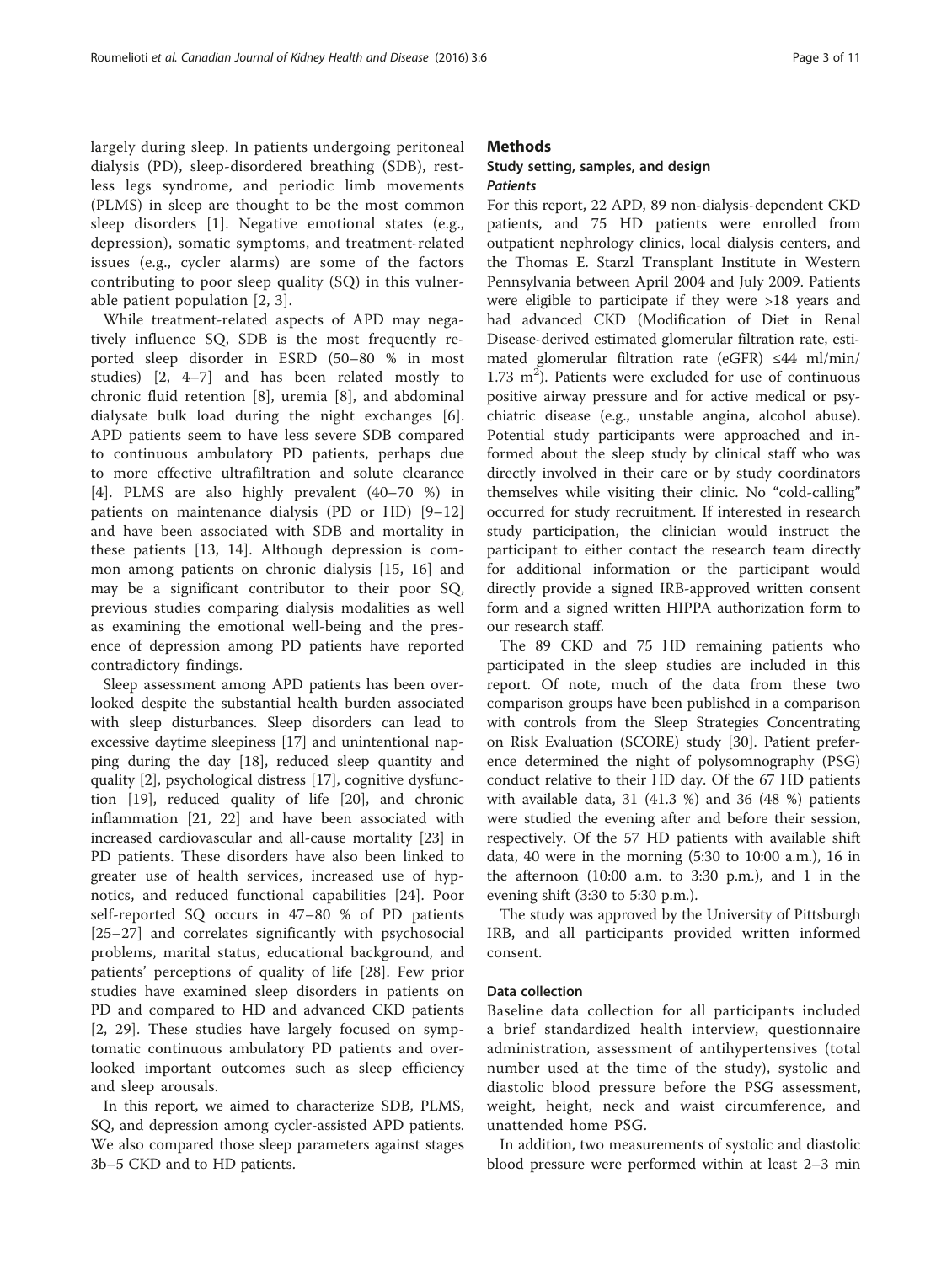before each PSG study using an automated cuff. If there was an over 4-mmHg discrepancy between the two cuff readings, a third measurement was performed. Serum creatinine, eGFR, and serum glucose within 6 months from the date of the study were also recorded for all groups.

## Sleep assessment—polysomnography

Unattended in-home PSG was performed using an ambulatory Compumedics Siesta monitor (Charlotte, North Carolina) at habitual sleep times. Patients' preference determined the night of PSG conduction. APD patients also performed their therapy on the same night. The sleep study montage included bilateral central and occipital electroencephalogram (EEG) channels, bilateral electrooculograms (EOGs), bipolar submentalis electromyograms (EMGs), and one channel of electrocardiogram (ECG) recording. Bipolar ECG and position sensors were used to monitor heart rate and body position, respectively. On the night of PSG, participants were also monitored for respiratory parameters, nasal pressure, and for abdominal and thoracic effort using finger pulse oximetry (Nonin, Minneapolis, MN), nasaloral thermocouple, and inductance plethysmography, respectively. High-frequency filter settings were 100 Hz for EEG and EOG and 70 Hz for EMG. Low-frequency filter settings were 0.3 Hz for EEG and 10 Hz for EMG [[31\]](#page-9-0).

## Scoring of polysomnograms—sleep parameter definitions

Centrally trained PSG technologists scored sleep records for all study groups according to the Rechtschaffen and Kales guidelines using standard sleep stage scoring criteria for each 20-s epoch [[32](#page-9-0)]. All scorers were blinded to the renal function of the patients. Standard definitions were used to identify apneas and hypopneas; oximetry readings were used to quantify average and minimum oxyhemoglobin saturation levels. Apnea was defined as a complete or an almost complete  $(\leq 25 \%)$  of baseline) airflow cessation, measured by the amplitude of the ≥10-s nasal pressure signal. Hypopnea was defined as a ≥10-s abnormal respiratory event with ≥30 % airflow reduction (compared to baseline) and was associated with ≥4 % oxyhemoglobin desaturation. Limb movements were defined as periodic if they were separated by at least 5 s and not more than 90 s.

PSG outcome variables in the analysis included total sleep time (sleep time excluding periods of wakefulness during the night); sleep efficiency (percentage of total sleep time as a proportion of the total recording duration); parameters of sleep architecture (percentage of total sleep time spent in non-rapid eye movement (NREM) stage 1, stage 2, and stages 3–4 and rapid eye movement (REM) sleep); apnea-hypopnea index (AHI,

number of apneas and hypopneas/hour of sleep); microarousal index (number of microarousals/hour of sleep); nocturnal hypoxemia (percent of total sleep time with oxyhemoglobin saturation <90 %); [\[33](#page-9-0)] and Periodic Limb Movement Index (PLMI, number of PLMS/h of sleep). Moderate to severe SDB was defined as having AHI ≥15. The presence of PLMS was defined as having a PLMI ≥5.

## Sleep quality

Participants also completed the Pittsburgh Sleep Quality Index (PSQI), which is a self-rated questionnaire for evaluating subjective SQ. The PSQI includes 18 questions regarding the subjects' habitual sleep over the past 1 month that are combined into seven clinically derived component scores, each weighted equally from 0 to 3. The seven component scores are added to obtain a global score ranging from 0 to 21. The PSQI has good internal consistency, test-retest reliability, discriminant validity, and responsiveness to treatments and has been used in the ESRD population [[34](#page-9-0)]. PSQI scores >5 reflect poor SQ.

## Depression

The Patient Health Questionnaire-9 (PHQ-9) is a selfadministered, established questionnaire that covers symptoms of major depressive disorder, as well as their subsyndromal variants. The PHQ-9 consists of nine criteria for depression from the Diagnostic and Statistical Manual of Mental Disorders, fourth edition (DSM-IV). PHQ-9 severity is calculated by assigning scores of 0, 1, 2, and 3 to the response categories of: not at all, several days, more than half the days, and nearly every day, respectively, for each of the nine items. PHQ-9 total score for the nine items ranges from 0 to 27. Scores of 5, 10, 15, and 20 represent cut points for mild, moderate, moderately severe, and severe depression, respectively. The PHQ-9 is comparable or superior in operating characteristics and valid as both a diagnostic and severity measure [[35](#page-9-0)]. Sensitivity to change has also been confirmed [[36\]](#page-9-0). The PHQ-9 was completed by all consenting individuals, and any findings of a positive score for depression and/or suicidal ideation were reported promptly to the participant's primary physician.

## Statistical analysis

The study population characteristics and the various sleep parameters are presented as medians and interquartile ranges (25th and 75th percentiles) for continuous variables or as frequencies and percentages for categorical variables. Non-parametric Kruskal-Wallis tests were used to examine the initial statistical significance of the differences among the study groups. For patient characteristics and sleep parameters that were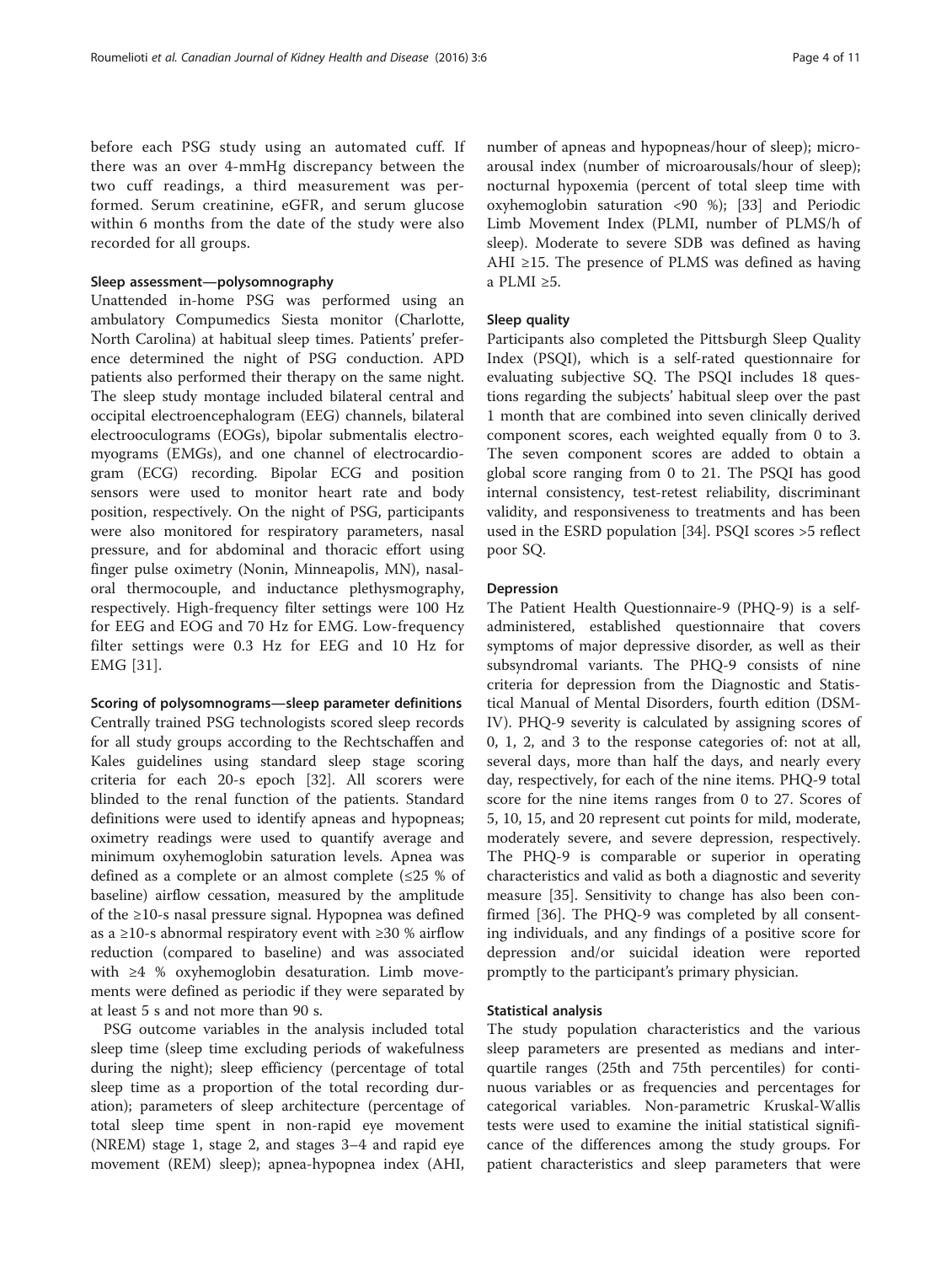significantly different by the global Kruskal-Wallis test, Mann-Whitney U tests were performed for pairwise comparisons of study groups. In order to examine among-group differences after accounting for demographic and clinical differences among the study groups, we performed analyses that compared the study groups while adjusting for differences in patient characteristics using analysis of covariance approaches. For each of the variables of interest, we identified a transformation, typically square root or logarithmic, that provided a data scale that better met modeling assumptions. We performed analysis of covariance for each of these transformed variables and tested for differences among study groups after adjusting for age, sex, race, and body mass index (BMI) in our primary adjusted analyses. We obtained least squares means for each of the three groups, and differences between them, and back-transformed the resulting estimates in order to report estimated differences on the original data scale. We repeated the analyses of covariance after including other patient characteristics, such as education level, employment status, and blood pressure. As the results from these analyses with expanded adjustments were very similar to our primary adjusted analyses, we do not report them here. All analyses were performed with SAS statistical software, version 9.4 (SAS, Inc., Cary, NC).

## Results

#### Study population

The characteristics for all study participants are shown in Table [1](#page-5-0). Patients in the APD group were the youngest. Compared with the CKD and the HD groups, the APD group had higher proportions of women and African-Americans, with high school education. Notably, most of the HD patients were unemployed. Overall comparisons among the groups resulted in significant differences also for glucose levels ( $p < 0.001$ ), SBP ( $p = 0.03$ ) and DBP ( $p =$ 0.03), and the number of antihypertensive medications  $(p)$ = 0.002). For these variables, HD had significantly higher glucose levels than APD and CKD. APD patients had significantly less SBP than CKD patients and significantly higher DBP than HD patients, while APD patients took significantly fewer antihypertensive medications than CKD and HD patients. Although comparisons did not reach statistical significance, the APD group participants tended to be less obese and with a lower waist circumference compared to CKD and HD patients. APD patients had significantly ( $p = 0.003$ ) smaller neck circumference compared to HD patients.

The APD patients had been on cycler-assisted PD for a median of 10 (6, 16) months, while the HD patients had been on thrice weekly in-center HD for a median of 21.5 (9, 49.8) months. All dialysis patients received adequate dialysis dose. For the HD patients, the median

single-pool Kt/V was 1.6 (1.5, 1.8) and the median urea reduction ratio (URR) was 73 (69.5, 76). For the APD patients, the median total weekly Kt/V was 2.34 (1.72, 3.15). The CKD sample had a median eGFR of 17.9  $(13.1, 23.3)$  ml/min/1.73 m<sup>2</sup>, and a median serum creatinine of 4.0 (3.1, 4.9) mg/dl. The cause of CKD/ ESRD is also presented in Table [1.](#page-5-0) The most common cause of renal dysfunction was diabetic nephropathy (CKD and HD) and glomerulonephritis (APD).

## Subjective and objective sleep characteristics

Continuous parameters of sleep, SDB, PLMS, SQ, depression, and their unadjusted differences across study groups are shown in Table [2.](#page-6-0) Compared with the HD group, the CKD patients had significantly greater TST and SE. The APD group had significantly greater stages 3 to 4 sleep compared to the CKD patients. Notably, median AHI was significantly higher in the HD group compared with the other two groups, but did not differ between the CKD and the APD patients. APD patients revealed the least percentage of TST with nocturnal hypoxemia. Finally, both HD and APD patients reported significantly poor SQ (high total PSQI score) compared to the CKD patients. There were no significant differences in stage 1, stage 2, REM sleep, micro-arousal index, and PLMI across all three study groups.

## Depression results

Results from the PHQ-9 questionnaire and their unadjusted differences across study groups are also shown in Table [2](#page-6-0). APD patients reported the highest total PHQ-9 score (moderately severe depression). However, the among-group comparison was not statistically significant.

## Multivariable results

After adjusting for age, sex, race, and BMI, significant differences among groups were apparent for TST  $(p = 0.003)$ , stages 3 to 4 sleep ( $p = 0.018$ ), percentage of TST with nocturnal hypoxemia ( $p = 0.009$ ), and PSQI scores ( $p =$ 0.005) as shown in Table [3.](#page-6-0) Further adjustment for additional covariates resulted in minimal changes from the simpler adjustments and are therefore not shown. Differences among groups after adjustment are illustrated in Fig. [1](#page-7-0), which shows estimates of least squares means and 95 % confidence intervals for the estimates. CKD patients had significantly more TST than HD patients. They also spent a significantly lower proportion of TST in stages 3 to 4 sleep and experienced less percent of TST with nocturnal hypoxemia than HD patients. Both APD and HD patients had higher average PSQI scores than CKD patients. No other comparisons of sleep parameters among groups reached statistical significance.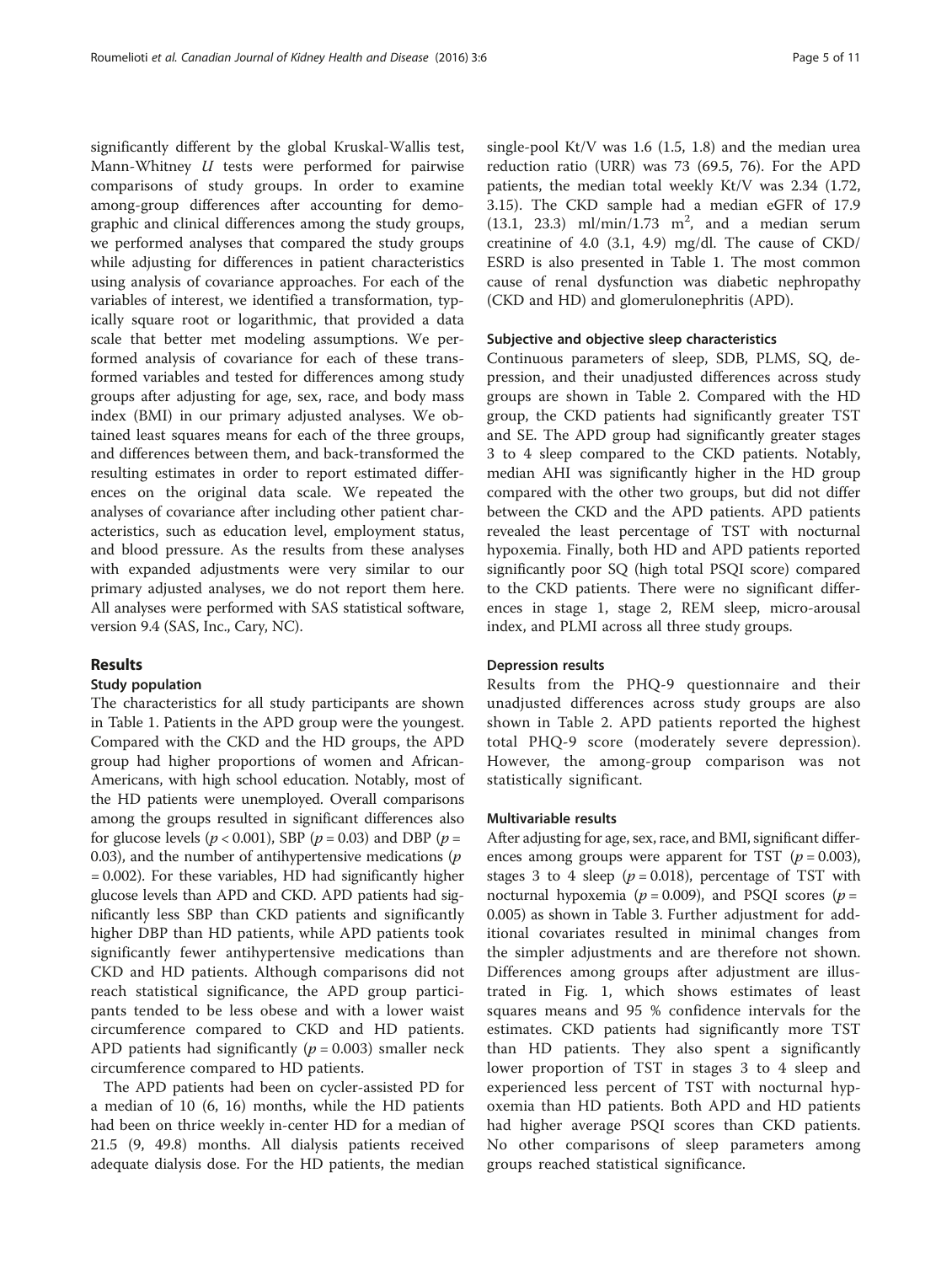|                                      | $APD(N=22)$        | $CKD$ 3b-5 $(N = 89)$ | $HD (N = 75)$        | $p$ value                                                                  |
|--------------------------------------|--------------------|-----------------------|----------------------|----------------------------------------------------------------------------|
| Age (years)                          | 37.5 (31.5, 58.3)  | 51 (42.5, 64.0)       | 57.5 (46.0, 67.2)    | $0.001$ HD > CKD <sup>c</sup> CKD > APD <sup>b</sup> HD > APD <sup>a</sup> |
| Women                                | 16 (72.7 %)        | 29 (32.6 %)           | 25 (33.8 %)          | $0.002$ CKD > APD <sup>b</sup> HD > APD <sup>b</sup>                       |
| Whites                               | 11 (50 %)          | 70 (78.7 %)           | 45 (60.8 %)          | $0.006$ CKD > HD <sup>b</sup> CKD > APD <sup>b</sup>                       |
| High school education                | 21 (95.5 %)        | 82 (92.1 %)           | 63 (85.1 %)          | < 0.001                                                                    |
| Employed                             | 9(40.9%            | 40 (44.9 %)           | 11 (14.9 %)          | $<$ 0.001CKD > HD <sup>a</sup> APD > HD <sup>b</sup>                       |
| Smoking                              |                    |                       |                      | 0.12                                                                       |
| Current                              | 5 (22.7 %)         | 13 (14.6 %)           | 8 (10.8 %)           |                                                                            |
| Former                               | 11 (50 %)          | 28 (31.5 %)           | 33 (44.6 %)          |                                                                            |
| Never                                | 6(27.3%)           | 48 (53.9 %)           | 33 (44.6 %)          |                                                                            |
| BMI ( $kg/m2$ )                      | 23.8 (22.6, 28.9)  | 27.6 (25.0, 31.2)     | 27.2 (23.5, 31.2)    | 0.14                                                                       |
| Waist circumference (cm)             | 93 (86.1, 112.9)   | 102 (90.75, 111.5)    | 105 (94.0, 115.8)    | 0.3                                                                        |
| Neck circumference (cm)              | 36.5 (33, 39.4)    | 38 (36.0, 41.5)       | 40 (37.2, 43.7)      | 0.003HD > APD <sup>b</sup>                                                 |
| Systolic blood<br>pressure (mmHq)    | 132 (123, 148)     | 148.3 (132.0, 165.5)  | 145.7 (126.6, 169.4) | $0.03$ CKD > APD <sup>b</sup>                                              |
| Diastolic blood<br>pressure (mmHq)   | 90.8 (72.3, 96.5)  | 83.8 (73.4, 90.1)     | 78.5 (70.0, 88.9)    | $0.03$ CKD > HD <sup>c</sup> APD > HD <sup>b</sup>                         |
| Glucose (mg/dL)                      | 95.3 (86.5, 114.4) | 93.7 (985.0, 121)     | 119 (96.5, 147.2)    | $<$ 0.001HD > CKD <sup>a</sup> HD > APD <sup>b</sup>                       |
| Total number of<br>antihypertensives | 1(1, 2.5)          | 3(2, 4)               | 2(1, 3)              | $0.002$ CKD > HD <sup>b</sup> CKD > APD <sup>c</sup>                       |
| Diabetic nephropathy                 | 3 (13.6 %)         | 29 (32.6 %)           | 24 (32 %)            |                                                                            |
| Hypertension                         | 5 (22.7 %)         | 15 (16.9 %)           | 14 (18.7 %)          |                                                                            |
| Glomerulonephritis                   | 8 (36.4 %)         | 16 (18 %)             | 11 (14.7 %)          |                                                                            |
| Other or unknown causes              | 6 (27.3 %)         | 29 (32.5 %)           | 26 (34.6 %)          |                                                                            |

<span id="page-5-0"></span>Table 1 Characteristics of study population

Results are presented as medians and interquartile ranges or as percentages. Numbers in parentheses reflect the 25th and the 75th percentile of the variables. Kruskal-Wallis test was used for the comparison of the distributions along all three study groups. Mann-Whitney U test was performed for all pairwise comparisons  $p < 0.001$ ;  $\rm{^b} p < 0.01$ ;  $\rm{^c} p < 0.05$  for the pairwise comparisons

## **Discussion**

To our knowledge, this is the first study to examine objectively and subjectively measured sleep disturbances and self-reported presence of symptoms of depression across APD patients and to compare them to CKD and HD patients. In our study, sleep efficiency and sleep architecture were relatively preserved despite being on APD treatment. Sleep parameters of SDB were not significantly different among study groups after accounting for differences in age, gender, race, and BMI. Furthermore, PLMS were not significantly elevated among the study groups, while self-reported SQ was poor among dialysis patients, especially those on HD. Finally, depression was equally present among all study groups.

PSG is the gold standard for diagnosing SDB and PLMS in APD patients. According to our multivariate analyses findings, median AHI, moderate to severe SDB, and nocturnal hypoxemia were higher but not significantly different in the APD and the HD groups compared with the advanced CKD group. These objective measures of SDB are consistent with previous work comparing sleep parameters between chronic HD and CAPD patients by subjective means. According to this study, no differences were seen between HD and PD patients in characteristics of sleep problems [[37](#page-9-0)]. It should be noted that the rate of moderate to severe sleep apnea in our study cohort is lower, and this is likely due to the APD patients being younger and thinner and having a higher proportion of women than in previous work.

Volume overload comprises a major problem for the PD patients, especially those with minimal or no residual renal function. In addition, dry weight in PD is difficult to achieve. An edema-free state is typically utilized as the target of volume control. However, PD patients can be free of edema despite significant volume overload [\[38\]](#page-9-0). No objective measurements (chest ultrasound, bioelectrical impedance analysis, or neck and chest MRI) of volume status were included in the initial study design. The only available information from the APD patients that could be related to a gross but not absolutely reliable estimate of their volume status are neck and waist circumference, the fact that most had residual renal function and were free of external anasarca or pedal edema.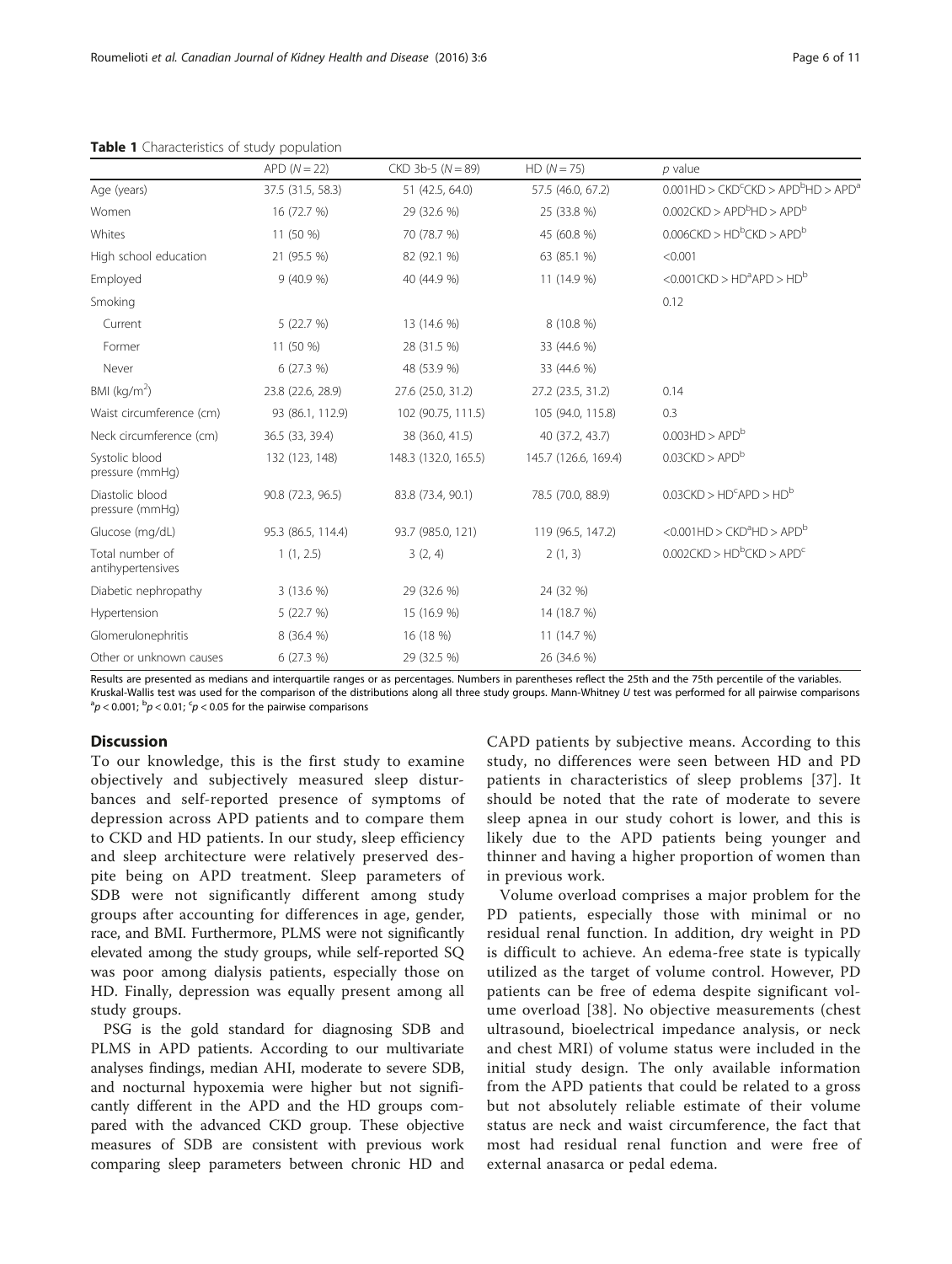|                                      | $APD(N=22)$          | $CKD$ 3b-5 $(N = 89)$ | $HD (N = 75)$        | $p$ value                                           |
|--------------------------------------|----------------------|-----------------------|----------------------|-----------------------------------------------------|
| Total sleep time (minutes)           | 342.7 (271.7, 475.3) | 366.3 (298.3, 433.2)  | 313.3 (216.2, 388.2) | $0.002$ CKD > $HD^a$                                |
| Sleep efficiency (%)                 | 78.3 (57.6, 87.1)    | 77.8 (67.3, 85.1)     | 69.8 (59.5, 78.9)    | $0.018$ CKD > HD <sup>b</sup>                       |
| Stage 1 (% of TST)                   | 7.2 (4.7, 12.4)      | $10.1$ (6.2, 15.9)    | $11.6$ (6.8, 18.1)   | 0.11                                                |
| Stage 2 (% of TST)                   | 56.3 (48, 65.9)      | 61.2 (53.9, 69.8)     | 57.5 (51.0, 67.0)    | 0.13                                                |
| Stages 3 and 4 (% of TST)            | 14.0 (4.3, 23.4)     | 5.4 (1.3, 10.9)       | 7.3(1.3, 18.5)       | $0.009$ APD > $CKDb$                                |
| Rapid eye movement sleep (% of TST)  | 20.9 (15.8, 25.6)    | 20.3 (14.5, 26)       | 17.9 (11.2, 22.3)    | 0.11                                                |
| Apnea-hypopnea index                 | $6.0$ (2.3, 22.2)    | 8.8 (3.2, 27.6)       | 18.2 (6.7, 30.2)     | $0.008HD > CKDcHD > APDc$                           |
| Obstructive apnea index              | 4.9(1.8, 18.2)       | $6.2$ (2.0, 17.3)     | 11.3(4.1, 23)        | $0.034HD > CKDbHD > APDb$                           |
| Nocturnal hypoxemia $(23 % of TST)$  | $1.1$ (0.5, 6,7)     | 3.8(1,5,10)           | 1.5(0.9, 8.5)        | $0.01$ CKD > APD <sup>b</sup> CKD > HD <sup>b</sup> |
| Micro-arousal index                  | 9.2(4.7, 13.4)       | $8.8$ (3.9, 15.5)     | 8.5(5.4, 14.0)       | 0.98                                                |
| Periodic limb movement index         | 5.7(1.6, 10.7)       | 2.4(0.9, 5.3)         | 2.7(0.7, 6.2)        | $0.14$ APD > CKD <sup>c</sup>                       |
| Pittsburgh Sleep Quality Index score | 8(6.5, 13)           | 6(4, 9)               | 8(5, 11)             | $0.007$ APD > $CKD^b$ HD > $CKD^c$                  |
| Patient Health Questionnaire-9 score | 11 (8, 14.75)        | 10(7, 13)             | 8(6.25, 12)          | 0.08                                                |

<span id="page-6-0"></span>Table 2 Objective, subjective sleep parameters, and depression among study groups

Results are presented as medians and interquartile ranges or as percentages. Numbers in parentheses reflect the 25th and the 75th percentile of the variables. Stages 1, 2, 3, and 4, and rapid eye movement sleep are expressed as percent of total sleep time. Apnea hypopnea Index, obstructive apnea index, micro-arousal index, and periodic limb movement index are expressed as events per hour of total sleep time

Sleep efficiency percentage of total sleep time as a proportion of the total study duration, Apnea hypopnea index, number of apneas/hypopneas during total sleep time, Obstructive apnea index number of obstructive apneas per hour of total sleep time, Nocturnal hypoxemia ≥3 % total sleep time, percentage of subjects who had at least 3 % of total sleep time with oxyhemoglobin saturation less than 90 %, Micro-arousal index number of microarousals/hour of sleep, Periodic limb movement index number of periodic limb movements per hour of total sleep time

 $p < 0.001$ ;  $\rm{^b} p < 0.01$ ;  $\rm{^c} p < 0.05$  for the pairwise comparisons

In our multivariate analyses, APD patients had more PLMS but not significantly different compared to all other patients. However, it is thought that PLMS may affect up to 50–70 % of patients with ESRD [\[12\]](#page-9-0) and this data measuring PLMI provides essential information for physicians demonstrating that PLMS are also found among patients undergoing APD. In a study by Jung et al. [[14](#page-9-0)], PLMI was associated with both a poor cardiovascular outcome and mortality in maintenance HD patients,

while in a study by Lindner et al. [[9\]](#page-9-0), PLMS were associated with stroke and cardiovascular risk factors in patients with ESRD.

In both univariate and multivariate analyses, we found that patients on HD and on APD had poorer sleep than patients with CKD. Although patients with HD had slightly poorer sleep than patients with APD, we were unable to conclude that there were significant differences between these two groups after multivariate adjustment.

Table 3 Differences in objective, subjective sleep parameters, and depression between each dialysis group and the CKD group, after adjustment for age, gender, race, and BMI; 95 % confidence intervals are also shown

|                                      | APD-CKD 3b-5                    | HD-CKD 3b-5                    | $p$ value |
|--------------------------------------|---------------------------------|--------------------------------|-----------|
| Total sleep time (minutes)           | $-26.8$ ( $-80.9$ to 27.2)      | $-61.6$ ( $-96.3$ to $-27.0$ ) | 0.003     |
| Sleep efficiency (%)                 | $-4.05$ ( $-11.67$ to 3.57)     | $-4.36$ ( $-9.26$ to 0.54)     | 0.18      |
| Stage 1 (% of TST)                   | $0.66$ (-2.99 to 4.31)          | $1.17$ (-1.23 to 3.58)         | 0.63      |
| Stage 2 (% of TST)                   | $-4.82$ ( $-11.60$ to 1.96)     | $-5.02$ ( $-9.36$ to $-0.68$ ) | 0.057     |
| Stages 3 and 4 (% of TST)            | $2.34$ (-0.69 to 5.38)          | 2.81 (0.80 to 4.81)            | 0.018     |
| Rapid eye movement sleep (% of TST)  | $0.41$ (-4.83 to 5.65)          | $-1.36$ ( $-4.63$ to 1.92)     | 0.66      |
| Apnea hypopnea index                 | $0.92$ (-4.92 to 6.77)          | 4.84 (0.47 to 9.21)            | 0.091     |
| Obstructive apnea index              | $1.25$ (-3.51 to 6.02)          | $2.88$ (-0.40 to 6.15)         | 0.22      |
| Nocturnal hypoxemia $(23 % of TST)$  | $1.54$ (-0.24 to 3.32)          | 1.82 (0.63 to 3.00)            | 0.009     |
| Micro-arousal index                  | 1.19 $(-2.90 \text{ to } 5.29)$ | $0.29$ (-1.96 to 2.54)         | 0.84      |
| Periodic limb movement index         | 2.04 (0.25 to 3.82)             | $0.46$ (-0.50 to 1.41)         | 0.078     |
| Pittsburgh Sleep Quality Index score | 2.54 (0.37 to 4.71)             | 2.22 (0.74 to 3.71)            | 0.005     |
| PHQ-9 score                          | $1.51$ (-0.48 to 3.50)          | $-0.13$ ( $-1.30$ to 1.03)     | 0.26      |

Results are presented as differences in least squares means between the identified groups. Numbers in parentheses reflect the endpoints of the 95 % confidence interval for the indicated group difference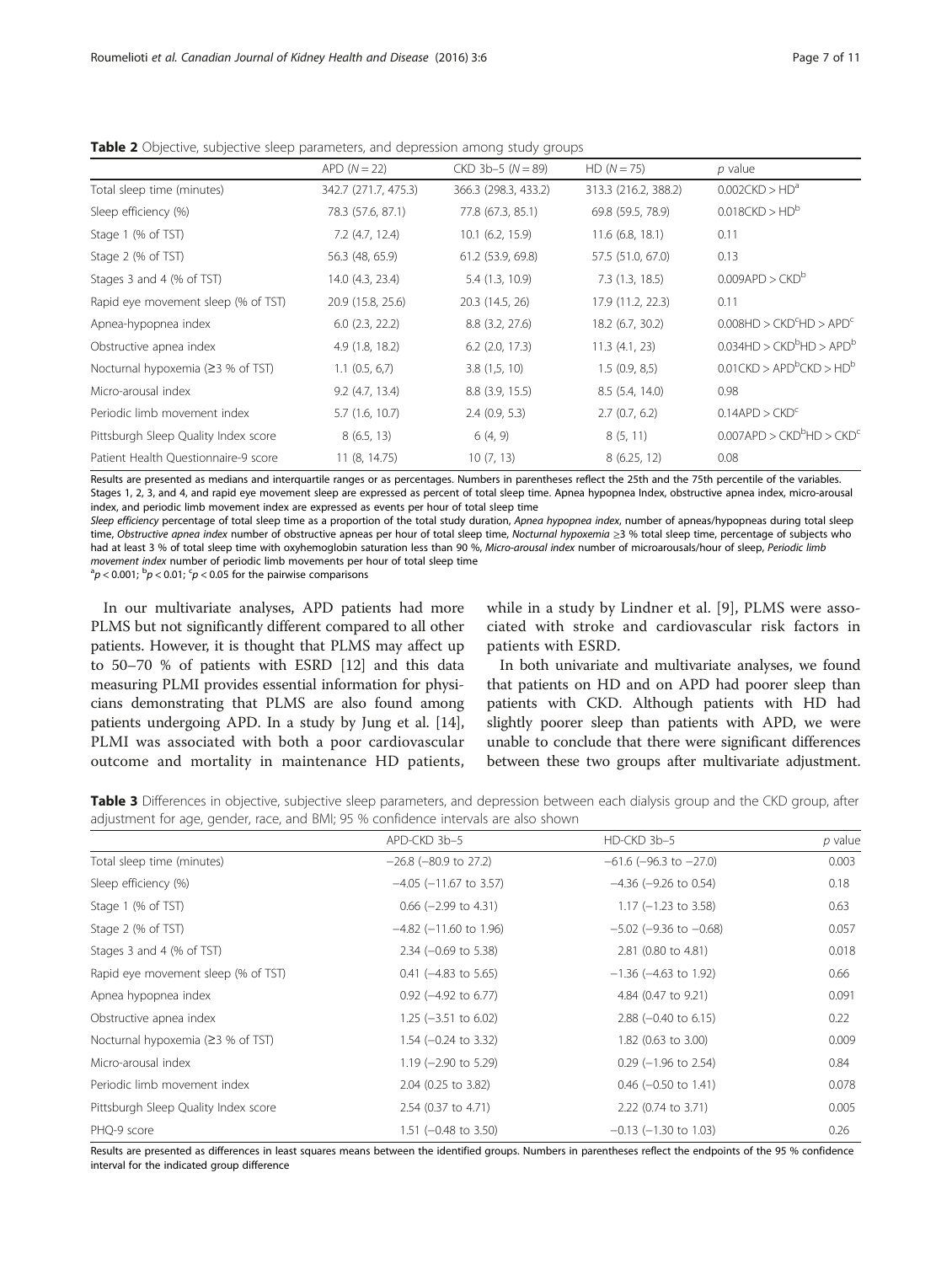<span id="page-7-0"></span>

Being on HD has been associated with poor SQ [[27](#page-9-0)], and in our study, HD patients had slightly worse self-reported SQ compared to the APD patients. The clinical importance and urgency of this difference in subjective SQ is evidenced by a high prevalence of sleep-promoting medication use among dialysis patients [[39](#page-9-0)]. In addition, poor SQ has been associated with an increased prevalence of cardiovascular disease. Although the causes are multifactorial and incompletely understood, the detection and treatment of SQ in dialysis patients may have a significant impact on clinical outcomes, since self-reported sleep problems have strongly been linked to disability days, health care utilization, and QOL [[40](#page-9-0)] as well as the ability to function [\[41\]](#page-9-0). Finally, addressing SQ in APD patients may be particularly important since poor SQ may cause some patients to switch dialysis modality.

Depression is the most common psychological problem presented by dialysis patients, and in our study, moderate

depression was equally present in all study groups. Our findings are in accordance to a study by Losso et al. [[42](#page-9-0)] where depression was compared between HD, APD, and CAPD patients. They found no differences in depression among the modalities. The psychological evaluation of the patient receiving a home-performed dialysis therapy such as APD is extremely important for two reasons. First, there is a significant association between depression scores on standardized questionnaires and patients outcomes, such as hospitalizations and mortality [[43](#page-9-0), [44](#page-9-0)]. Second, a prompt and effective therapy will maximize a patient's health-related quality of life (HRQOL) and wellbeing [\[45\]](#page-9-0). Disturbed sleep, depressed mood, and diminished HRQOL can also be a potential consequence of persistent pain among dialysis patients [\[46, 47](#page-9-0)].

The results of our study should be interpreted after taking into account certain limitations. First, the APD group was demographically and clinically distinct from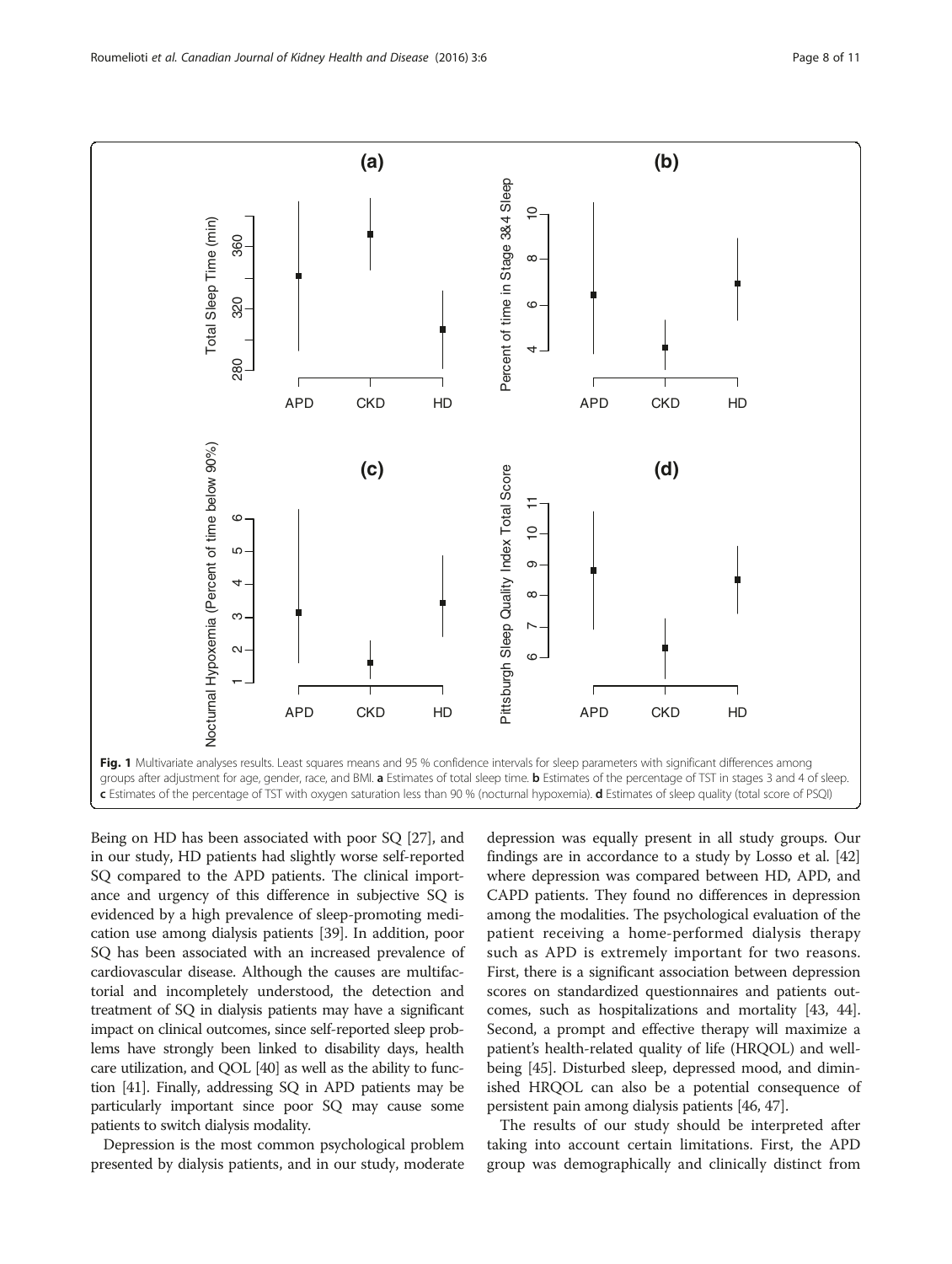<span id="page-8-0"></span>the other study groups. Therefore, it is difficult to uniquely ascribe the observed differences in sleep parameters among the study groups to group membership itself because of the presence of differences which may confound the results. However, the literature describing sleep disorders tends to underrepresent the APD group. Second, this was a single-center study and this may limit the generalizability of our conclusions as well. However, the patients were receiving standard of care and this report provides important information to providers and describes sleep among women on APD. Third, the sample size was relatively small and provided limited statistical power to detect significant differences between groups. With 22 APD patients, we had 80 % power to detect differences of just over 2/3 of a standard deviation in magnitude between APD patients and each of the two other study groups. These moderate-to-large detectable differences limited our ability to rule out the presence of smaller differences among groups. The limited power to protect against false negative findings must also be weighed against the possibility of false positive findings, as we have performed a large number of statistical tests and this can lead to spurious significant findings due to multiple testing. Finally, no objective measures of volume overload were included in the initial study design. Despite these limitations, this study contributes to the development of meaningful understanding of the relationship between treatment of kidney failure, SDB, SQ, and depression, particularly given the limited amount of sleep data available from APD patients.

Given the complexity of causes of fatigue and poor sleep in this population, PSG is needed to determine the full range of potential sleep disorders that may disrupt sleep and impair daytime function. Given also the nature of dialysis treatment, it is not possible to use a crossover design where patients serve as their own controls. This obstacle was addressed by comparing the APD patients with two different groups of patients, one under a different dialysis modality and one with advanced kidney dysfunction not yet on dialysis. Despite the population disparity, the results presented herein could partly explain the significance of age and BMI to characterize the presence of SDB and is in accordance to previous studies [[48](#page-9-0)–[51](#page-10-0)]. Finally, most studies in the past examining sleep in larger PD cohorts used subjective measures (questionnaires, sleep diaries) and PSG has been performed only in small cohorts of APD patients. This is the main strength of our work.

## Conclusions

In conclusion, this study indicates that APD patients may have similar sleep parameters and sleep architecture compared to the other groups despite undergoing exchanges overnight. Older age and higher BMI were the

main determinants of moderate to severe SDB and nocturnal hypoxemia among study groups, providing important risk factors for physicians to consider when referring patients for sleep evaluation. Since the PD population is growing fast, future work should examine the impact of treating SDB, poor SQ and depression on functioning, cardiovascular health, and mortality in this high risk population.

## Abbreviations

AHI: apnea-hypopnea index; APD: automated peritoneal dialysis; CKD: chronic kidney disease; ECG: electrocardiogram; EEG: electroencephalogram; eGFR: estimated glomerular filtration rate; EMG: electromyogram; EOG: electrooculogram; ESRD: end-stage renal disease; HD: hemodialysis; NREM: non-rapid eye movement; PD: peritoneal dialysis; PHQ-9: Patient Health Questionnaire-9; PLMI: Periodic Limb Movement Index; PLMS: periodic limb movements; PSG: polysomnography; PSQI: Pittsburgh Sleep Quality Index; REM: rapid eye movement; SDB: sleep-disordered breathing; SQ: sleep quality; URR: urea reduction ratio.

#### Competing interests

The authors declare that they have no competing interests.

#### Authors' contributions

MER has been involved in designing the study, drafting the manuscript, and in the statistical analyses performed and has given final approval of the submitted draft. CA has been involved in revising the manuscript and in the statistical analyses performed. VSP performed all final statistical analyses and interpretation of data and revised the manuscript as well. MJ contributed substantially to the acquisition of data and critical revision of the manuscript. FB contributed substantially to the acquisition of data and critical revision of the manuscript. DJB has revised the manuscript critically for important intellectual content. PS has revised the manuscript critically for important intellectual content. MU conceived of the study and participated in the design of the study and the final revision and approval of the manuscript. All authors read and approved the final manuscript.

#### Acknowledgements

This study is supported by NIH HL076379, HL076852, HL076858, and CTSA/ N-CTRC #RR024153. This project was funded in part under a grant with the PA Department of Health (contract ME-02-384). This work also was supported by ASN-Hartford-ASP Junior Development Grant in Geriatric Nephrology, Paul Teschan Research Fund, and DK66006 (Unruh), and this publication was supported by funds received from the NIH/NCRR/GCRC Grant MO1-RR000056.

#### Author details

<sup>1</sup>Nephrology Division, Department of Medicine, University of New Mexico, 901 University Blvd. SE, Suite 150, MSC 04-2785, Albuquerque, NM 87106, USA. <sup>2</sup> Renal-Electrolyte Division, Department of Medicine, University of Pittsburgh Medical Center, Pittsburgh, PA, USA. <sup>3</sup>Department of Psychiatry, University of Pittsburgh, Pittsburgh, PA, USA. <sup>4</sup>Division of Pulmonary, Allergy and Critical Care Medicine, Department of Medicine, University of Pittsburgh, Pittsburgh, PA, USA.

#### Received: 15 May 2015 Accepted: 28 December 2015 Published online: 17 February 2016

#### References

- 1. Tang SC, Lai KN. Sleep disturbances and sleep apnea in patients on chronic peritoneal dialysis. J Nephrol. 2009;22(3):318–25.
- 2. Lui SL, Ng F, Lo WK. Factors associated with sleep disorders in Chinese patients on continuous ambulatory peritoneal dialysis. Perit Dial Int. 2002;22(6):677–82.
- 3. Huyge L, Locking-Cusolito H. Incidence of sleep pattern disturbance in a peritoneal dialysis sample. Adv Perit Dial 2000;16:156–62.
- Tang SC, Lam B, Ku PP, Leung WS, Chu CM, Ho YW, et al. Alleviation of sleep apnea in patients with chronic renal failure by nocturnal cycler-assisted peritoneal dialysis compared with conventional continuous ambulatory peritoneal dialysis. J Am Soc Nephrol. 2006; 17(9):2607–16. doi:[10.1681/asn.2005090936.](http://dx.doi.org/10.1681/asn.2005090936)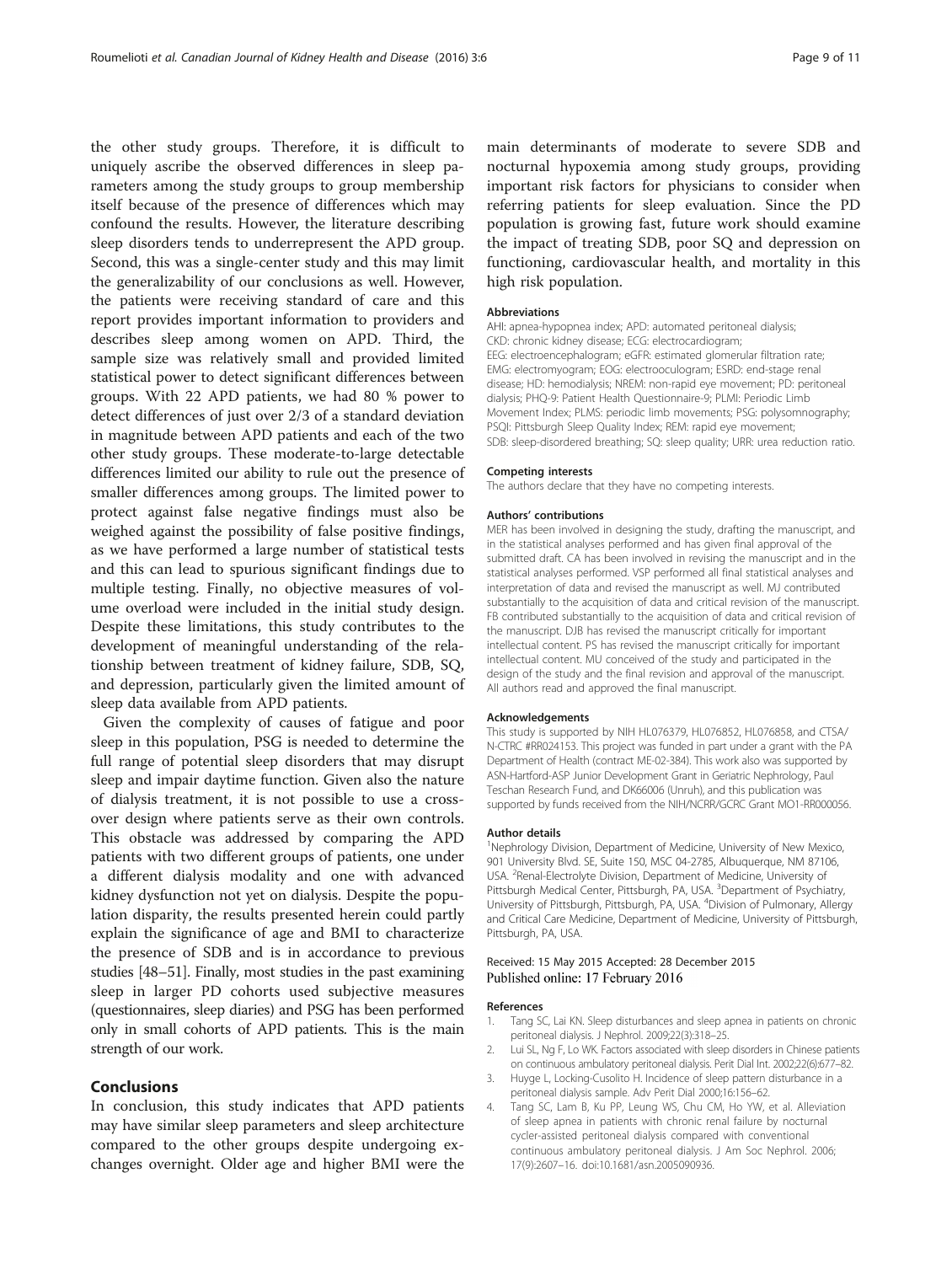- <span id="page-9-0"></span>5. Hui DS, Wong TY, Ko FW, Li TS, Choy DK, Wong KK, et al. Prevalence of sleep disturbances in Chinese patients with end-stage renal failure on continuous ambulatory peritoneal dialysis. Am J Kidney Dis. 2000;36(4): 783–8. doi[:10.1053/ajkd.2000.17664.](http://dx.doi.org/10.1053/ajkd.2000.17664)
- 6. Wadhwa NK, Seliger M, Greenberg HE, Bergofsky E, Mendelson WB. Sleep related respiratory disorders in end-stage renal disease patients on peritoneal dialysis. Perit Dial Int. 1992;12(1):51–6.
- 7. Rodriguez A, Stewart D, Hotchkiss M, Farrell P, Kliger A, Finkelstein F. Sleep apnea in CAPD. Adv Perit Dial. 1995;11:123–6.
- 8. Tang SC, Lam B, Lai AS, Pang CB, Tso WK, Khong PL, et al. Improvement in sleep apnea during nocturnal peritoneal dialysis is associated with reduced airway congestion and better uremic clearance. Clin J Am Soc Nephrol. 2009;4(2):410–8. doi[:10.2215/cjn.03520708](http://dx.doi.org/10.2215/cjn.03520708).
- 9. Lindner A, Fornadi K, Lazar AS, Czira ME, Dunai A, Zoller R, et al. Periodic limb movements in sleep are associated with stroke and cardiovascular risk factors in patients with renal failure. J Sleep Res. 2012;21(3):297–307. doi:[10.1111/j.1365-2869.2011.00956.x.](http://dx.doi.org/10.1111/j.1365-2869.2011.00956.x)
- 10. Hanly PJ, Gabor JY, Chan C, Pierratos A. Daytime sleepiness in patients with CRF: impact of nocturnal hemodialysis. Am J Kidney Dis. 2003;41(2):403–10. doi[:10.1053/ajkd.2003.50066.](http://dx.doi.org/10.1053/ajkd.2003.50066)
- 11. Jurado-Gamez B, Martin-Malo A, Alvarez-Lara MA, Munoz L, Cosano A, Aljama P. Sleep disorders are underdiagnosed in patients on maintenance hemodialysis. Nephron Clin Pract. 2007;105(1):c35–42. doi:[10.1159/000096982.](http://dx.doi.org/10.1159/000096982)
- 12. Rijsman RM, de Weerd AW, Stam CJ, Kerkhof GA, Rosman JB. Periodic limb movement disorder and restless legs syndrome in dialysis patients. Nephrology (Carlton, Vic). 2004;9(6):353–61. doi:[10.1111/j.1440-1797.2004.00330.x](http://dx.doi.org/10.1111/j.1440-1797.2004.00330.x).
- 13. Benz RL, Pressman MR, Hovick ET, Peterson DD. Potential novel predictors of mortality in end-stage renal disease patients with sleep disorders. Am J Kidney Dis. 2000;35(6):1052–60.
- 14. Jung HH, Lee JH, Baek HJ, Kim SJ, Lee JJ. Nocturnal hypoxemia and periodic limb movement predict mortality in patients on maintenance hemodialysis. Clin J Am Soc Nephrol. 2010;5(9):1607–13. doi[:10.2215/cjn.08881209](http://dx.doi.org/10.2215/cjn.08881209).
- 15. Kimmel PL, Cukor D, Cohen SD, Peterson RA. Depression in end-stage renal disease patients: a critical review. Adv Chronic Kidney Dis. 2007;14(4):328–34. doi[:10.1053/j.ackd.2007.07.007](http://dx.doi.org/10.1053/j.ackd.2007.07.007).
- 16. Finkelstein FO, Wuerth D, Troidle LK, Finkelstein SH. Depression and end-stage renal disease: a therapeutic challenge. Kidney Int. 2008; 74(7):843–5. doi[:10.1038/ki.2008.222.](http://dx.doi.org/10.1038/ki.2008.222)
- 17. Stepanski E, Faber M, Zorick F, Basner R, Roth T. Sleep disorders in patients on continuous ambulatory peritoneal dialysis. J Am Soc Nephrol. 1995;6(2):192–7.
- 18. Kalousova M, Tesar V, Sonka K, Sulkova S, Znojova M, Jelinkova E, et al. Sleep disorders in patients treated with continuous ambulatory peritoneal dialysis. Sb Lek. 2001;102(3):395–400.
- 19. Kutner NG, Zhang R, Huang Y, Bliwise DL. Association of sleep difficulty with Kidney Disease Quality of Life cognitive function score reported by patients who recently started dialysis. Clin J Am Soc Nephrol. 2007; 2(2):284–9. doi[:10.2215/cjn.03000906](http://dx.doi.org/10.2215/cjn.03000906).
- 20. Bilgic A, Akman B, Sezer S, Ozisik L, Arat Z, Ozdemir FN, et al. Predictors for quality of life in continuous ambulatory peritoneal dialysis patients. Nephrology (Carlton, Vic). 2008;13(7):587–92. doi[:10.1111/j.1440-1797.2008.00970.x.](http://dx.doi.org/10.1111/j.1440-1797.2008.00970.x)
- 21. Erdogan A, Dervisoglu E, Kutlu A. Sleep quality and its correlates in patients on continuous ambulatory peritoneal dialysis. Scand J Urol Nephrol. 2012; 46(6):441–7. doi:[10.3109/00365599.2012.693134.](http://dx.doi.org/10.3109/00365599.2012.693134)
- 22. Li J, Guo Q, Ye X, Lin J, Yi C, Mao H, et al. Prevalence and risk factors of sleep disturbance in continuous ambulatory peritoneal dialysis patients in Guangzhou, southern China. Int Urol Nephrol. 2012;44(3): 929–36. doi:[10.1007/s11255-011-0060-5](http://dx.doi.org/10.1007/s11255-011-0060-5).
- 23. Tang SC, Lam B, Yao TJ, Leung WS, Chu CM, Ho YW, et al. Sleep apnea is a novel risk predictor of cardiovascular morbidity and death in patients receiving peritoneal dialysis. Kidney Int. 2010;77(11):1031–8. doi[:10.1038/ki.2010.76](http://dx.doi.org/10.1038/ki.2010.76).
- 24. King AC, Oman RF, Brassington GS, Bliwise DL, Haskell WL. Moderate-intensity exercise and self-rated quality of sleep in older adults. A randomized controlled trial. JAMA. 1997;277(1):32–7.
- 25. Eryavuz N, Yuksel S, Acarturk G, Uslan I, Demir S, Demir M, et al. Comparison of sleep quality between hemodialysis and peritoneal dialysis patients. Int Urol Nephrol. 2008;40(3):785–91. doi[:10.1007/s11255-008-9359-2](http://dx.doi.org/10.1007/s11255-008-9359-2).
- 26. Guney I, Biyik M, Yeksan M, Biyik Z, Atalay H, Solak Y, et al. Sleep quality and depression in peritoneal dialysis patients. Ren Fail. 2008; 30(10):1017–22. doi[:10.1080/08860220802406419.](http://dx.doi.org/10.1080/08860220802406419)
- 27. Masoumi M, Naini AE, Aghaghazvini R, Amra B, Gholamrezaei A. Sleep quality in patients on maintenance hemodialysis and peritoneal dialysis. Int J Prev Med. 2013;4(2):165–72.
- Yang JY, Huang JW, Peng YS, Chiang SS, Yang CS, Yang CC, et al. Quality of sleep and psychosocial factors for patients undergoing peritoneal dialysis. Perit Dial Int. 2007;27(6):675–80.
- 29. Koch BC, Nagtegaal JE, Hagen EC, Wee PM, Kerkhof GA. Different melatonin rhythms and sleep-wake rhythms in patients on peritoneal dialysis, daytime hemodialysis and nocturnal hemodialysis. Sleep Med. 2010;11(3):242–6. doi[:10.1016/j.sleep.2009.04.006.](http://dx.doi.org/10.1016/j.sleep.2009.04.006)
- 30. Roumelioti ME, Buysse DJ, Sanders MH, Strollo P, Newman AB, Unruh ML. Sleep-disordered breathing and excessive daytime sleepiness in chronic kidney disease and hemodialysis. Clin J Am Soc Nephrol. 2011;6(5):986–94. doi:10.2215/cin.05720710.
- 31. Matthews KA, Kamarck TW, H Hall M, Strollo PJ, Owens JF, Buysse DJ, et al. Blood pressure dipping and sleep disturbance in African-American and Caucasian men and women. Am J Hypertens. 2008;21(7):826–31. doi[:10.1038/ajh.2008.183.](http://dx.doi.org/10.1038/ajh.2008.183)
- 32. Rechtschaffen A, Kales A. Manual of standardized terminology, techniques and scoring system for sleep stages of human subjects. Bethesda, MD: NIH; 1968.
- 33. Punjabi NM, Caffo BS, Goodwin JL, Gottlieb DJ, Newman AB, O'Connor GT, et al. Sleep-disordered breathing and mortality: a prospective cohort study. PLoS Med. 2009;6(8):e1000132. doi[:10.1371/journal.pmed.1000132.](http://dx.doi.org/10.1371/journal.pmed.1000132)
- 34. Buysse DJ, Reynolds 3rd CF, Monk TH, Berman SR, Kupfer DJ. The Pittsburgh Sleep Quality Index: a new instrument for psychiatric practice and research. Psychiatry Res. 1989;28(2):193–213.
- 35. Kroenke K, Spitzer RL, Williams JB. The PHQ-9: validity of a brief depression severity measure. J Gen Intern Med. 2001;16(9):606–13.
- 36. Lowe B, Kroenke K, Herzog W, Grafe K. Measuring depression outcome with a brief self-report instrument: sensitivity to change of the Patient Health Questionnaire (PHQ-9). J Affect Disord. 2004;81(1):61–6. doi[:10.1016/s0165-0327\(03\)00198-8](http://dx.doi.org/10.1016/s0165-0327(03)00198-8).
- 37. Holley JL, Nespor S, Rault R. A comparison of reported sleep disorders in patients on chronic hemodialysis and continuous peritoneal dialysis. Am J Kidney Dis. 1992;19(2):156–61.
- 38. Roumelioti ME, Brown LK, Unruh ML. The relationship between volume overload in end-stage renal disease and obstructive sleep apnea. Semin Dial. 2015. doi[:10.1111/sdi.12389](http://dx.doi.org/10.1111/sdi.12389).
- Unruh ML, Hartunian MG, Chapman MM, Jaber BL. Sleep quality and clinical correlates in patients on maintenance dialysis. Clin Nephrol. 2003;59(4):280–8.
- 40. Hays RD, Kallich JD, Mapes DL, Coons SJ, Carter WB. Development of the kidney disease quality of life (KDQOL) instrument. Qual Life Res. 1994;3(5):329–38.
- 41. Hart LG, Evans RW. The functional status of ESRD patients as measured by the Sickness Impact Profile. J Chronic Dis. 1987;40 Suppl 1:117s–36s.
- 42. Losso RL, Minhoto GR, Riella MC. Sleep disorders in patients with end-stage renal disease undergoing dialysis: comparison between hemodialysis, continuous ambulatory peritoneal dialysis and automated peritoneal dialysis. Int Urol Nephrol. 2015;47(2):369–75. doi:[10.1007/s11255-014-0860-5](http://dx.doi.org/10.1007/s11255-014-0860-5).
- 43. Finkelstein FO, Finkelstein SH. Depression in chronic dialysis patients: assessment and treatment. Nephrol Dial Transplant. 2000;15(12):1911–3.
- 44. Kimmel PL. Psychosocial factors in dialysis patients. Kidney Int. 2001;59(4): 1599–613. doi:[10.1046/j.1523-1755.2001.0590041599.x](http://dx.doi.org/10.1046/j.1523-1755.2001.0590041599.x).
- 45. Wuerth D, Finkelstein SH, Finkelstein FO. Psychosocial assessment of the patient on chronic peritoneal dialysis: an overview. Adv Chronic Kidney Dis. 2007;14(4):353–7. doi:[10.1053/j.ackd.2007.07.001.](http://dx.doi.org/10.1053/j.ackd.2007.07.001)
- 46. Santoro D, Satta E, Messina S, Costantino G, Savica V, Bellinghieri G. Pain in end-stage renal disease: a frequent and neglected clinical problem. Clin Nephrol. 2013;79 Suppl 1:S2–S11.
- 47. Belayev LY, Mor MK, Sevick MA, Shields AM, Rollman BL, Palevsky PM, et al. Longitudinal associations of depressive symptoms and pain with quality of life in patients receiving chronic hemodialysis. Hemodial Int. 2015;19(2):216–24. doi:[10.1111/hdi.12247.](http://dx.doi.org/10.1111/hdi.12247)
- 48. Edwards BA, Wellman A, Sands SA, Owens RL, Eckert DJ, White DP, et al. Obstructive sleep apnea in older adults is a distinctly different physiological phenotype. Sleep. 2014;37(7):1227–36. doi:[10.5665/sleep.3844](http://dx.doi.org/10.5665/sleep.3844).